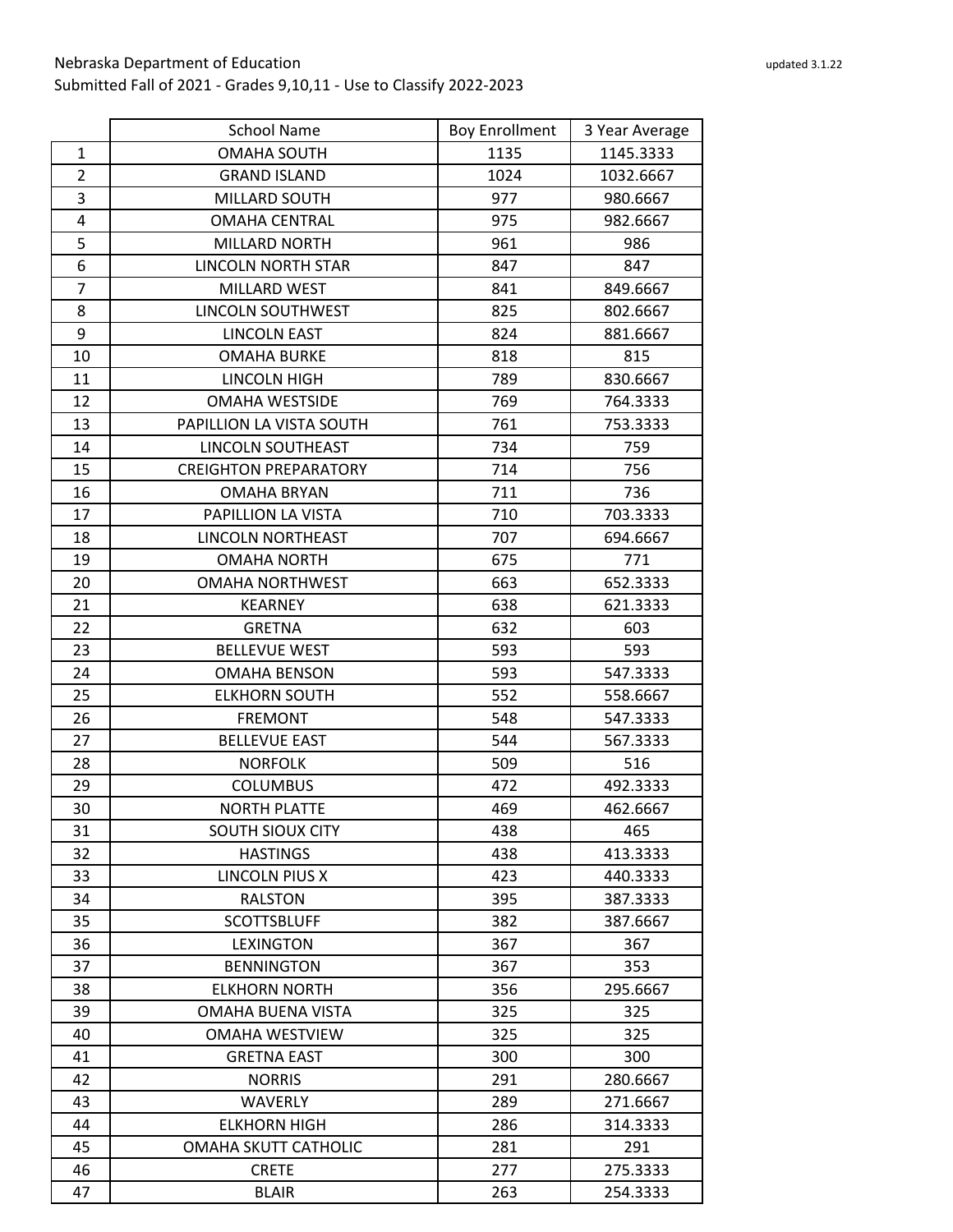| 48 | <b>NORTHWEST</b> (Grand Island) | 254 | 262.6667 |
|----|---------------------------------|-----|----------|
| 49 | <b>BEATRICE</b>                 | 250 | 258.3333 |
| 50 | <b>LINCOLN NORTHWEST</b>        | 250 | 250      |
| 51 | LINCOLN STANDING BEAR           | 250 | 250      |
| 52 | <b>GERING</b>                   | 239 | 232      |
| 53 | <b>SCHUYLER</b>                 | 237 | 238.3333 |
| 54 | SEWARD                          | 201 | 209      |
| 55 | MT MICHAEL BENEDICTINE          | 191 | 182      |
| 56 | <b>NEBRASKA CITY</b>            | 186 | 171.3333 |
| 57 | PLATTSMOUTH                     | 184 | 193.6667 |
| 58 | <b>YORK</b>                     | 170 | 168      |
| 59 | <b>PLATTEVIEW</b>               | 159 | 158.6667 |
| 60 | <b>OMAHA GROSS CATHOLIC</b>     | 157 | 175.3333 |
| 61 | OMAHA RONCALLI CATHOLIC         | 157 | 161      |
| 62 | <b>ALLIANCE</b>                 | 149 | 167.6667 |
| 63 | <b>AURORA</b>                   | 148 | 157      |
| 64 | <b>MCCOOK</b>                   | 145 | 171.3333 |
| 65 | <b>SIDNEY</b>                   | 144 | 147.6667 |
| 66 | <b>WAHOO</b>                    | 143 | 141      |
| 67 | <b>HOLDREGE</b>                 | 133 | 129      |
| 68 | <b>OGALLALA</b>                 | 129 | 133.6667 |
| 69 | <b>DOUGLAS COUNTY WEST</b>      | 129 | 122.6667 |
| 70 | ASHLAND-GREENWOOD               | 117 | 110.3333 |
| 71 | <b>CHADRON</b>                  | 113 | 112      |
| 72 | COZAD                           | 111 | 114      |
| 73 | <b>MINDEN</b>                   | 106 | 105      |
| 74 | <b>WAYNE</b>                    | 104 | 114.6667 |
| 75 | HASTINGS ADAMS CENTRAL          | 103 | 103.3333 |
| 76 | OMAHA CONCORDIA                 | 103 | 100.6667 |
| 77 | O'NEILL                         | 103 | 92.6667  |
| 78 | <b>COLUMBUS LAKEVIEW</b>        | 102 | 109.6667 |
| 79 | <b>AUBURN</b>                   | 100 | 102.6667 |
| 80 | <b>GOTHENBURG</b>               | 99  | 100.3333 |
| 81 | <b>COLUMBUS SCOTUS</b>          | 99  | 97.3333  |
| 82 | <b>FORT CALHOUN</b>             | 98  | 94.6667  |
| 83 | <b>BOYS TOWN</b>                | 97  | 101.3333 |
| 84 | LINCOLN CHRISTIAN               | 96  | 89.3333  |
| 85 | <b>PIERCE</b>                   | 94  | 98.6667  |
| 86 | <b>CENTRAL CITY</b>             | 93  | 89.3333  |
| 87 | RAYMOND CENTRAL                 | 93  | 88.6667  |
| 88 | <b>BROKEN BOW</b>               | 92  | 96       |
| 89 | <b>FAIRBURY</b>                 | 92  | 95.6667  |
| 90 | <b>ST PAUL</b>                  | 92  | 91.6667  |
| 91 | <b>SYRACUSE</b>                 | 90  | 80.3333  |
| 92 | <b>FALLS CITY</b>               | 89  | 90.6667  |
| 93 | <b>WEST POINT-BEEMER</b>        | 85  | 104.3333 |
| 94 | ARLINGTON                       | 85  | 89       |
| 95 | <b>BOONE CENTRAL</b>            | 81  | 80.6667  |
| 96 | <b>WILBER-CLATONIA</b>          | 81  | 74.3333  |
| 97 | <b>CHASE COUNTY</b>             | 81  | 64       |
| 98 | LOUISVILLE                      | 80  | 76.6667  |
| 99 | <b>CONESTOGA</b>                | 80  | 75.3333  |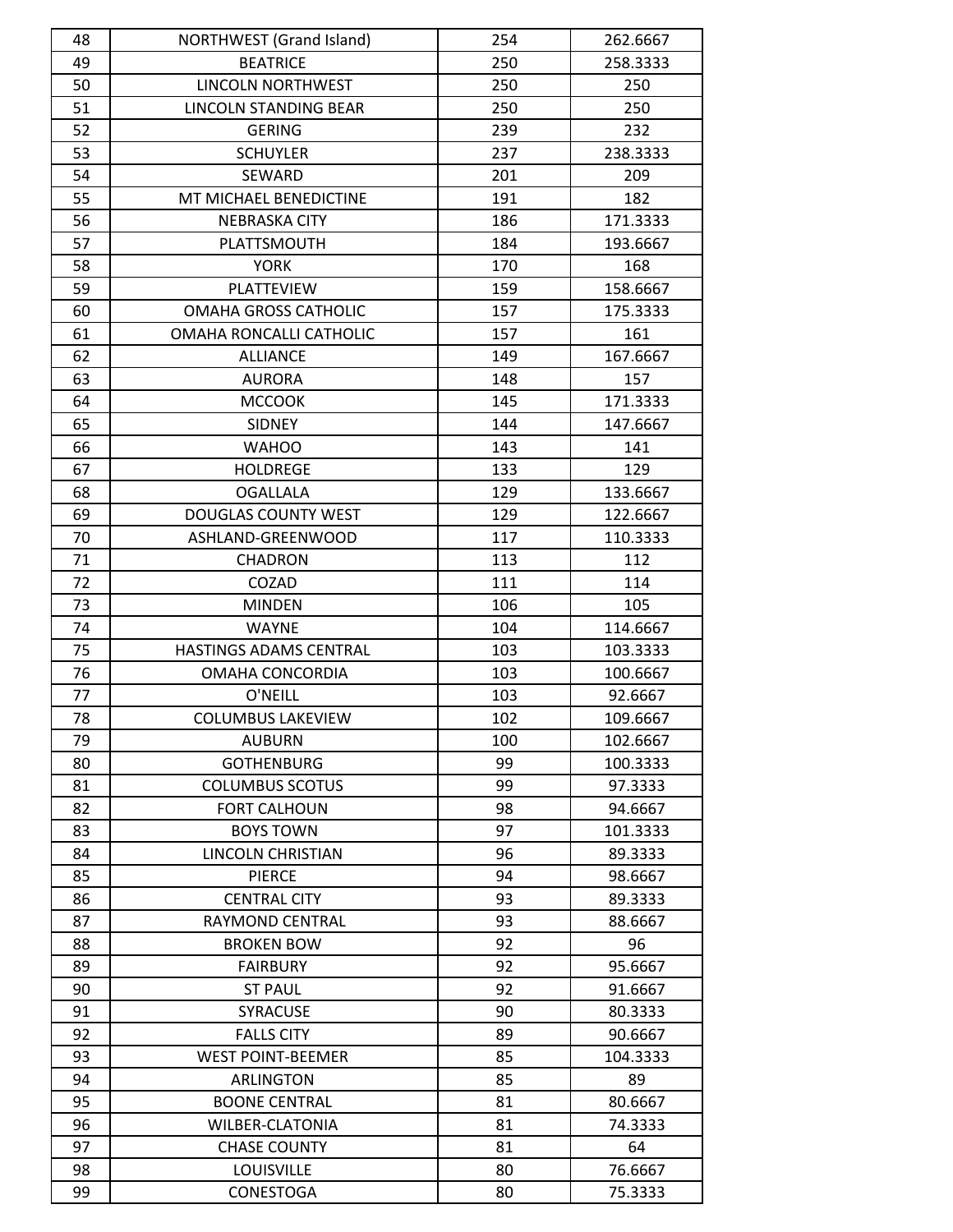| 100<br><b>MITCHELL</b><br>78<br>75.6667<br><b>KEARNEY CATHOLIC</b><br>75<br>101<br>76.3333<br>102<br><b>MALCOLM</b><br>74<br>73.6667<br>74<br>103<br><b>BATTLE CREEK</b><br>72.3333<br>104<br><b>WINNEBAGO</b><br>73<br>78.6667<br>69<br>105<br>LINCOLN LUTHERAN<br>73<br>72<br>76.6667<br>106<br>VALENTINE<br>72<br>107<br><b>FILLMORE CENTRAL</b><br>76.3333<br>70<br>108<br><b>MILFORD</b><br>78.6667<br>109<br>68<br><b>GIBBON</b><br>69.3333<br>66<br>110<br>68<br><b>DAVID CITY</b><br>111<br><b>CENTURA</b><br>68<br>64.6667<br>66<br>112<br><b>BISHOP NEUMANN</b><br>65.3333<br>113<br>65<br>65<br><b>ORD</b><br>114<br><b>LOGAN VIEW</b><br>64<br>69.3333<br>115<br>63<br>68<br><b>NORTH BEND CENTRAL</b><br>116<br>63<br>64.3333<br><b>WOOD RIVER</b><br>117<br><b>CENTENNIAL</b><br>61<br>61.6667<br>118<br><b>NORFOLK CATHOLIC</b><br>60<br>60.6667<br>119<br>59<br>61<br>YUTAN<br>120<br><b>WEST HOLT</b><br>59<br>52.6667<br>121<br>TEKAMAH-HERMAN<br>58<br>54.6667<br>122<br>57<br>55.3333<br>WAKEFIELD<br>123<br>AMHERST<br>56<br>56<br>55<br>56<br>124<br>TRI COUNTY<br>55<br>125<br>LUTHERAN HIGH NORTHEAST<br>51.6667<br>51<br>126<br>54<br><b>PALMYRA</b><br>127<br>53<br>65<br><b>GORDON-RUSHVILLE</b><br>128<br><b>HERSHEY</b><br>53<br>56.6667<br>53<br>129<br>HARTINGTON CEDAR CATHOLIC<br>53.6667<br>53<br>53<br>130<br>UMO N HO N NATION<br>53<br>131<br>51.6667<br><b>SUPERIOR</b><br><b>HASTINGS ST CECILIA</b><br>53<br>132<br>46.6667<br><b>ARCHBISHOP BERGAN</b><br>52<br>133<br>53.3333<br>134<br>51<br><b>TWIN RIVER</b><br>54.3333<br>135<br>51<br>53<br><b>OAKLAND CRAIG</b><br>136<br>JOHNSON COUNTY CENTRAL<br>51<br>50<br>51<br>137<br>SOUTHERN<br>48.3333<br>138<br>DONIPHAN-TRUMBULL<br>51<br>46.6667<br>50<br>139<br><b>GRAND ISLAND CENTRAL CATHOLIC</b><br>55.6667<br>140<br><b>MORRILL</b><br>50<br>41.6667<br>141<br>49<br>AQUINAS CATHOLIC<br>54.6667<br>142<br><b>PONCA</b><br>49<br>53.6667<br><b>CROSS COUNTY</b><br>49<br>143<br>47.3333<br>48<br>144<br>ALMA<br>44.3333<br>145<br>SUMMERLAND<br>47<br>46.6667<br>47<br>146<br>KIMBALL<br>42.6667<br>147<br><b>CORNERSTONE CHRISTIAN</b><br>47<br>39.6667<br>148<br>46<br>54.3333<br><b>MADISON</b><br>149<br><b>CROFTON</b><br>46<br>52<br>150<br><b>THAYER CENTRAL</b><br>46<br>40<br><b>ELKHORN VALLEY</b><br>45<br>46.6667 |     |  |  |
|----------------------------------------------------------------------------------------------------------------------------------------------------------------------------------------------------------------------------------------------------------------------------------------------------------------------------------------------------------------------------------------------------------------------------------------------------------------------------------------------------------------------------------------------------------------------------------------------------------------------------------------------------------------------------------------------------------------------------------------------------------------------------------------------------------------------------------------------------------------------------------------------------------------------------------------------------------------------------------------------------------------------------------------------------------------------------------------------------------------------------------------------------------------------------------------------------------------------------------------------------------------------------------------------------------------------------------------------------------------------------------------------------------------------------------------------------------------------------------------------------------------------------------------------------------------------------------------------------------------------------------------------------------------------------------------------------------------------------------------------------------------------------------------------------------------------------------------------------------------------------------------------------------------------------------------------------------------------------------------------------------------------------------------------------------------------------------------------------------------------------------------------------------------------------------------------------------------------------------------------------------------------------------------------------------------------------------|-----|--|--|
|                                                                                                                                                                                                                                                                                                                                                                                                                                                                                                                                                                                                                                                                                                                                                                                                                                                                                                                                                                                                                                                                                                                                                                                                                                                                                                                                                                                                                                                                                                                                                                                                                                                                                                                                                                                                                                                                                                                                                                                                                                                                                                                                                                                                                                                                                                                                  |     |  |  |
|                                                                                                                                                                                                                                                                                                                                                                                                                                                                                                                                                                                                                                                                                                                                                                                                                                                                                                                                                                                                                                                                                                                                                                                                                                                                                                                                                                                                                                                                                                                                                                                                                                                                                                                                                                                                                                                                                                                                                                                                                                                                                                                                                                                                                                                                                                                                  |     |  |  |
|                                                                                                                                                                                                                                                                                                                                                                                                                                                                                                                                                                                                                                                                                                                                                                                                                                                                                                                                                                                                                                                                                                                                                                                                                                                                                                                                                                                                                                                                                                                                                                                                                                                                                                                                                                                                                                                                                                                                                                                                                                                                                                                                                                                                                                                                                                                                  |     |  |  |
|                                                                                                                                                                                                                                                                                                                                                                                                                                                                                                                                                                                                                                                                                                                                                                                                                                                                                                                                                                                                                                                                                                                                                                                                                                                                                                                                                                                                                                                                                                                                                                                                                                                                                                                                                                                                                                                                                                                                                                                                                                                                                                                                                                                                                                                                                                                                  |     |  |  |
|                                                                                                                                                                                                                                                                                                                                                                                                                                                                                                                                                                                                                                                                                                                                                                                                                                                                                                                                                                                                                                                                                                                                                                                                                                                                                                                                                                                                                                                                                                                                                                                                                                                                                                                                                                                                                                                                                                                                                                                                                                                                                                                                                                                                                                                                                                                                  |     |  |  |
|                                                                                                                                                                                                                                                                                                                                                                                                                                                                                                                                                                                                                                                                                                                                                                                                                                                                                                                                                                                                                                                                                                                                                                                                                                                                                                                                                                                                                                                                                                                                                                                                                                                                                                                                                                                                                                                                                                                                                                                                                                                                                                                                                                                                                                                                                                                                  |     |  |  |
|                                                                                                                                                                                                                                                                                                                                                                                                                                                                                                                                                                                                                                                                                                                                                                                                                                                                                                                                                                                                                                                                                                                                                                                                                                                                                                                                                                                                                                                                                                                                                                                                                                                                                                                                                                                                                                                                                                                                                                                                                                                                                                                                                                                                                                                                                                                                  |     |  |  |
|                                                                                                                                                                                                                                                                                                                                                                                                                                                                                                                                                                                                                                                                                                                                                                                                                                                                                                                                                                                                                                                                                                                                                                                                                                                                                                                                                                                                                                                                                                                                                                                                                                                                                                                                                                                                                                                                                                                                                                                                                                                                                                                                                                                                                                                                                                                                  |     |  |  |
|                                                                                                                                                                                                                                                                                                                                                                                                                                                                                                                                                                                                                                                                                                                                                                                                                                                                                                                                                                                                                                                                                                                                                                                                                                                                                                                                                                                                                                                                                                                                                                                                                                                                                                                                                                                                                                                                                                                                                                                                                                                                                                                                                                                                                                                                                                                                  |     |  |  |
|                                                                                                                                                                                                                                                                                                                                                                                                                                                                                                                                                                                                                                                                                                                                                                                                                                                                                                                                                                                                                                                                                                                                                                                                                                                                                                                                                                                                                                                                                                                                                                                                                                                                                                                                                                                                                                                                                                                                                                                                                                                                                                                                                                                                                                                                                                                                  |     |  |  |
|                                                                                                                                                                                                                                                                                                                                                                                                                                                                                                                                                                                                                                                                                                                                                                                                                                                                                                                                                                                                                                                                                                                                                                                                                                                                                                                                                                                                                                                                                                                                                                                                                                                                                                                                                                                                                                                                                                                                                                                                                                                                                                                                                                                                                                                                                                                                  |     |  |  |
|                                                                                                                                                                                                                                                                                                                                                                                                                                                                                                                                                                                                                                                                                                                                                                                                                                                                                                                                                                                                                                                                                                                                                                                                                                                                                                                                                                                                                                                                                                                                                                                                                                                                                                                                                                                                                                                                                                                                                                                                                                                                                                                                                                                                                                                                                                                                  |     |  |  |
|                                                                                                                                                                                                                                                                                                                                                                                                                                                                                                                                                                                                                                                                                                                                                                                                                                                                                                                                                                                                                                                                                                                                                                                                                                                                                                                                                                                                                                                                                                                                                                                                                                                                                                                                                                                                                                                                                                                                                                                                                                                                                                                                                                                                                                                                                                                                  |     |  |  |
|                                                                                                                                                                                                                                                                                                                                                                                                                                                                                                                                                                                                                                                                                                                                                                                                                                                                                                                                                                                                                                                                                                                                                                                                                                                                                                                                                                                                                                                                                                                                                                                                                                                                                                                                                                                                                                                                                                                                                                                                                                                                                                                                                                                                                                                                                                                                  |     |  |  |
|                                                                                                                                                                                                                                                                                                                                                                                                                                                                                                                                                                                                                                                                                                                                                                                                                                                                                                                                                                                                                                                                                                                                                                                                                                                                                                                                                                                                                                                                                                                                                                                                                                                                                                                                                                                                                                                                                                                                                                                                                                                                                                                                                                                                                                                                                                                                  |     |  |  |
|                                                                                                                                                                                                                                                                                                                                                                                                                                                                                                                                                                                                                                                                                                                                                                                                                                                                                                                                                                                                                                                                                                                                                                                                                                                                                                                                                                                                                                                                                                                                                                                                                                                                                                                                                                                                                                                                                                                                                                                                                                                                                                                                                                                                                                                                                                                                  |     |  |  |
|                                                                                                                                                                                                                                                                                                                                                                                                                                                                                                                                                                                                                                                                                                                                                                                                                                                                                                                                                                                                                                                                                                                                                                                                                                                                                                                                                                                                                                                                                                                                                                                                                                                                                                                                                                                                                                                                                                                                                                                                                                                                                                                                                                                                                                                                                                                                  |     |  |  |
|                                                                                                                                                                                                                                                                                                                                                                                                                                                                                                                                                                                                                                                                                                                                                                                                                                                                                                                                                                                                                                                                                                                                                                                                                                                                                                                                                                                                                                                                                                                                                                                                                                                                                                                                                                                                                                                                                                                                                                                                                                                                                                                                                                                                                                                                                                                                  |     |  |  |
|                                                                                                                                                                                                                                                                                                                                                                                                                                                                                                                                                                                                                                                                                                                                                                                                                                                                                                                                                                                                                                                                                                                                                                                                                                                                                                                                                                                                                                                                                                                                                                                                                                                                                                                                                                                                                                                                                                                                                                                                                                                                                                                                                                                                                                                                                                                                  |     |  |  |
|                                                                                                                                                                                                                                                                                                                                                                                                                                                                                                                                                                                                                                                                                                                                                                                                                                                                                                                                                                                                                                                                                                                                                                                                                                                                                                                                                                                                                                                                                                                                                                                                                                                                                                                                                                                                                                                                                                                                                                                                                                                                                                                                                                                                                                                                                                                                  |     |  |  |
|                                                                                                                                                                                                                                                                                                                                                                                                                                                                                                                                                                                                                                                                                                                                                                                                                                                                                                                                                                                                                                                                                                                                                                                                                                                                                                                                                                                                                                                                                                                                                                                                                                                                                                                                                                                                                                                                                                                                                                                                                                                                                                                                                                                                                                                                                                                                  |     |  |  |
|                                                                                                                                                                                                                                                                                                                                                                                                                                                                                                                                                                                                                                                                                                                                                                                                                                                                                                                                                                                                                                                                                                                                                                                                                                                                                                                                                                                                                                                                                                                                                                                                                                                                                                                                                                                                                                                                                                                                                                                                                                                                                                                                                                                                                                                                                                                                  |     |  |  |
|                                                                                                                                                                                                                                                                                                                                                                                                                                                                                                                                                                                                                                                                                                                                                                                                                                                                                                                                                                                                                                                                                                                                                                                                                                                                                                                                                                                                                                                                                                                                                                                                                                                                                                                                                                                                                                                                                                                                                                                                                                                                                                                                                                                                                                                                                                                                  |     |  |  |
|                                                                                                                                                                                                                                                                                                                                                                                                                                                                                                                                                                                                                                                                                                                                                                                                                                                                                                                                                                                                                                                                                                                                                                                                                                                                                                                                                                                                                                                                                                                                                                                                                                                                                                                                                                                                                                                                                                                                                                                                                                                                                                                                                                                                                                                                                                                                  |     |  |  |
|                                                                                                                                                                                                                                                                                                                                                                                                                                                                                                                                                                                                                                                                                                                                                                                                                                                                                                                                                                                                                                                                                                                                                                                                                                                                                                                                                                                                                                                                                                                                                                                                                                                                                                                                                                                                                                                                                                                                                                                                                                                                                                                                                                                                                                                                                                                                  |     |  |  |
|                                                                                                                                                                                                                                                                                                                                                                                                                                                                                                                                                                                                                                                                                                                                                                                                                                                                                                                                                                                                                                                                                                                                                                                                                                                                                                                                                                                                                                                                                                                                                                                                                                                                                                                                                                                                                                                                                                                                                                                                                                                                                                                                                                                                                                                                                                                                  |     |  |  |
|                                                                                                                                                                                                                                                                                                                                                                                                                                                                                                                                                                                                                                                                                                                                                                                                                                                                                                                                                                                                                                                                                                                                                                                                                                                                                                                                                                                                                                                                                                                                                                                                                                                                                                                                                                                                                                                                                                                                                                                                                                                                                                                                                                                                                                                                                                                                  |     |  |  |
|                                                                                                                                                                                                                                                                                                                                                                                                                                                                                                                                                                                                                                                                                                                                                                                                                                                                                                                                                                                                                                                                                                                                                                                                                                                                                                                                                                                                                                                                                                                                                                                                                                                                                                                                                                                                                                                                                                                                                                                                                                                                                                                                                                                                                                                                                                                                  |     |  |  |
|                                                                                                                                                                                                                                                                                                                                                                                                                                                                                                                                                                                                                                                                                                                                                                                                                                                                                                                                                                                                                                                                                                                                                                                                                                                                                                                                                                                                                                                                                                                                                                                                                                                                                                                                                                                                                                                                                                                                                                                                                                                                                                                                                                                                                                                                                                                                  |     |  |  |
|                                                                                                                                                                                                                                                                                                                                                                                                                                                                                                                                                                                                                                                                                                                                                                                                                                                                                                                                                                                                                                                                                                                                                                                                                                                                                                                                                                                                                                                                                                                                                                                                                                                                                                                                                                                                                                                                                                                                                                                                                                                                                                                                                                                                                                                                                                                                  |     |  |  |
|                                                                                                                                                                                                                                                                                                                                                                                                                                                                                                                                                                                                                                                                                                                                                                                                                                                                                                                                                                                                                                                                                                                                                                                                                                                                                                                                                                                                                                                                                                                                                                                                                                                                                                                                                                                                                                                                                                                                                                                                                                                                                                                                                                                                                                                                                                                                  |     |  |  |
|                                                                                                                                                                                                                                                                                                                                                                                                                                                                                                                                                                                                                                                                                                                                                                                                                                                                                                                                                                                                                                                                                                                                                                                                                                                                                                                                                                                                                                                                                                                                                                                                                                                                                                                                                                                                                                                                                                                                                                                                                                                                                                                                                                                                                                                                                                                                  |     |  |  |
|                                                                                                                                                                                                                                                                                                                                                                                                                                                                                                                                                                                                                                                                                                                                                                                                                                                                                                                                                                                                                                                                                                                                                                                                                                                                                                                                                                                                                                                                                                                                                                                                                                                                                                                                                                                                                                                                                                                                                                                                                                                                                                                                                                                                                                                                                                                                  |     |  |  |
|                                                                                                                                                                                                                                                                                                                                                                                                                                                                                                                                                                                                                                                                                                                                                                                                                                                                                                                                                                                                                                                                                                                                                                                                                                                                                                                                                                                                                                                                                                                                                                                                                                                                                                                                                                                                                                                                                                                                                                                                                                                                                                                                                                                                                                                                                                                                  |     |  |  |
|                                                                                                                                                                                                                                                                                                                                                                                                                                                                                                                                                                                                                                                                                                                                                                                                                                                                                                                                                                                                                                                                                                                                                                                                                                                                                                                                                                                                                                                                                                                                                                                                                                                                                                                                                                                                                                                                                                                                                                                                                                                                                                                                                                                                                                                                                                                                  |     |  |  |
|                                                                                                                                                                                                                                                                                                                                                                                                                                                                                                                                                                                                                                                                                                                                                                                                                                                                                                                                                                                                                                                                                                                                                                                                                                                                                                                                                                                                                                                                                                                                                                                                                                                                                                                                                                                                                                                                                                                                                                                                                                                                                                                                                                                                                                                                                                                                  |     |  |  |
|                                                                                                                                                                                                                                                                                                                                                                                                                                                                                                                                                                                                                                                                                                                                                                                                                                                                                                                                                                                                                                                                                                                                                                                                                                                                                                                                                                                                                                                                                                                                                                                                                                                                                                                                                                                                                                                                                                                                                                                                                                                                                                                                                                                                                                                                                                                                  |     |  |  |
|                                                                                                                                                                                                                                                                                                                                                                                                                                                                                                                                                                                                                                                                                                                                                                                                                                                                                                                                                                                                                                                                                                                                                                                                                                                                                                                                                                                                                                                                                                                                                                                                                                                                                                                                                                                                                                                                                                                                                                                                                                                                                                                                                                                                                                                                                                                                  |     |  |  |
|                                                                                                                                                                                                                                                                                                                                                                                                                                                                                                                                                                                                                                                                                                                                                                                                                                                                                                                                                                                                                                                                                                                                                                                                                                                                                                                                                                                                                                                                                                                                                                                                                                                                                                                                                                                                                                                                                                                                                                                                                                                                                                                                                                                                                                                                                                                                  |     |  |  |
|                                                                                                                                                                                                                                                                                                                                                                                                                                                                                                                                                                                                                                                                                                                                                                                                                                                                                                                                                                                                                                                                                                                                                                                                                                                                                                                                                                                                                                                                                                                                                                                                                                                                                                                                                                                                                                                                                                                                                                                                                                                                                                                                                                                                                                                                                                                                  |     |  |  |
|                                                                                                                                                                                                                                                                                                                                                                                                                                                                                                                                                                                                                                                                                                                                                                                                                                                                                                                                                                                                                                                                                                                                                                                                                                                                                                                                                                                                                                                                                                                                                                                                                                                                                                                                                                                                                                                                                                                                                                                                                                                                                                                                                                                                                                                                                                                                  |     |  |  |
|                                                                                                                                                                                                                                                                                                                                                                                                                                                                                                                                                                                                                                                                                                                                                                                                                                                                                                                                                                                                                                                                                                                                                                                                                                                                                                                                                                                                                                                                                                                                                                                                                                                                                                                                                                                                                                                                                                                                                                                                                                                                                                                                                                                                                                                                                                                                  |     |  |  |
|                                                                                                                                                                                                                                                                                                                                                                                                                                                                                                                                                                                                                                                                                                                                                                                                                                                                                                                                                                                                                                                                                                                                                                                                                                                                                                                                                                                                                                                                                                                                                                                                                                                                                                                                                                                                                                                                                                                                                                                                                                                                                                                                                                                                                                                                                                                                  |     |  |  |
|                                                                                                                                                                                                                                                                                                                                                                                                                                                                                                                                                                                                                                                                                                                                                                                                                                                                                                                                                                                                                                                                                                                                                                                                                                                                                                                                                                                                                                                                                                                                                                                                                                                                                                                                                                                                                                                                                                                                                                                                                                                                                                                                                                                                                                                                                                                                  |     |  |  |
|                                                                                                                                                                                                                                                                                                                                                                                                                                                                                                                                                                                                                                                                                                                                                                                                                                                                                                                                                                                                                                                                                                                                                                                                                                                                                                                                                                                                                                                                                                                                                                                                                                                                                                                                                                                                                                                                                                                                                                                                                                                                                                                                                                                                                                                                                                                                  |     |  |  |
|                                                                                                                                                                                                                                                                                                                                                                                                                                                                                                                                                                                                                                                                                                                                                                                                                                                                                                                                                                                                                                                                                                                                                                                                                                                                                                                                                                                                                                                                                                                                                                                                                                                                                                                                                                                                                                                                                                                                                                                                                                                                                                                                                                                                                                                                                                                                  |     |  |  |
|                                                                                                                                                                                                                                                                                                                                                                                                                                                                                                                                                                                                                                                                                                                                                                                                                                                                                                                                                                                                                                                                                                                                                                                                                                                                                                                                                                                                                                                                                                                                                                                                                                                                                                                                                                                                                                                                                                                                                                                                                                                                                                                                                                                                                                                                                                                                  |     |  |  |
|                                                                                                                                                                                                                                                                                                                                                                                                                                                                                                                                                                                                                                                                                                                                                                                                                                                                                                                                                                                                                                                                                                                                                                                                                                                                                                                                                                                                                                                                                                                                                                                                                                                                                                                                                                                                                                                                                                                                                                                                                                                                                                                                                                                                                                                                                                                                  |     |  |  |
|                                                                                                                                                                                                                                                                                                                                                                                                                                                                                                                                                                                                                                                                                                                                                                                                                                                                                                                                                                                                                                                                                                                                                                                                                                                                                                                                                                                                                                                                                                                                                                                                                                                                                                                                                                                                                                                                                                                                                                                                                                                                                                                                                                                                                                                                                                                                  |     |  |  |
|                                                                                                                                                                                                                                                                                                                                                                                                                                                                                                                                                                                                                                                                                                                                                                                                                                                                                                                                                                                                                                                                                                                                                                                                                                                                                                                                                                                                                                                                                                                                                                                                                                                                                                                                                                                                                                                                                                                                                                                                                                                                                                                                                                                                                                                                                                                                  |     |  |  |
|                                                                                                                                                                                                                                                                                                                                                                                                                                                                                                                                                                                                                                                                                                                                                                                                                                                                                                                                                                                                                                                                                                                                                                                                                                                                                                                                                                                                                                                                                                                                                                                                                                                                                                                                                                                                                                                                                                                                                                                                                                                                                                                                                                                                                                                                                                                                  |     |  |  |
|                                                                                                                                                                                                                                                                                                                                                                                                                                                                                                                                                                                                                                                                                                                                                                                                                                                                                                                                                                                                                                                                                                                                                                                                                                                                                                                                                                                                                                                                                                                                                                                                                                                                                                                                                                                                                                                                                                                                                                                                                                                                                                                                                                                                                                                                                                                                  | 151 |  |  |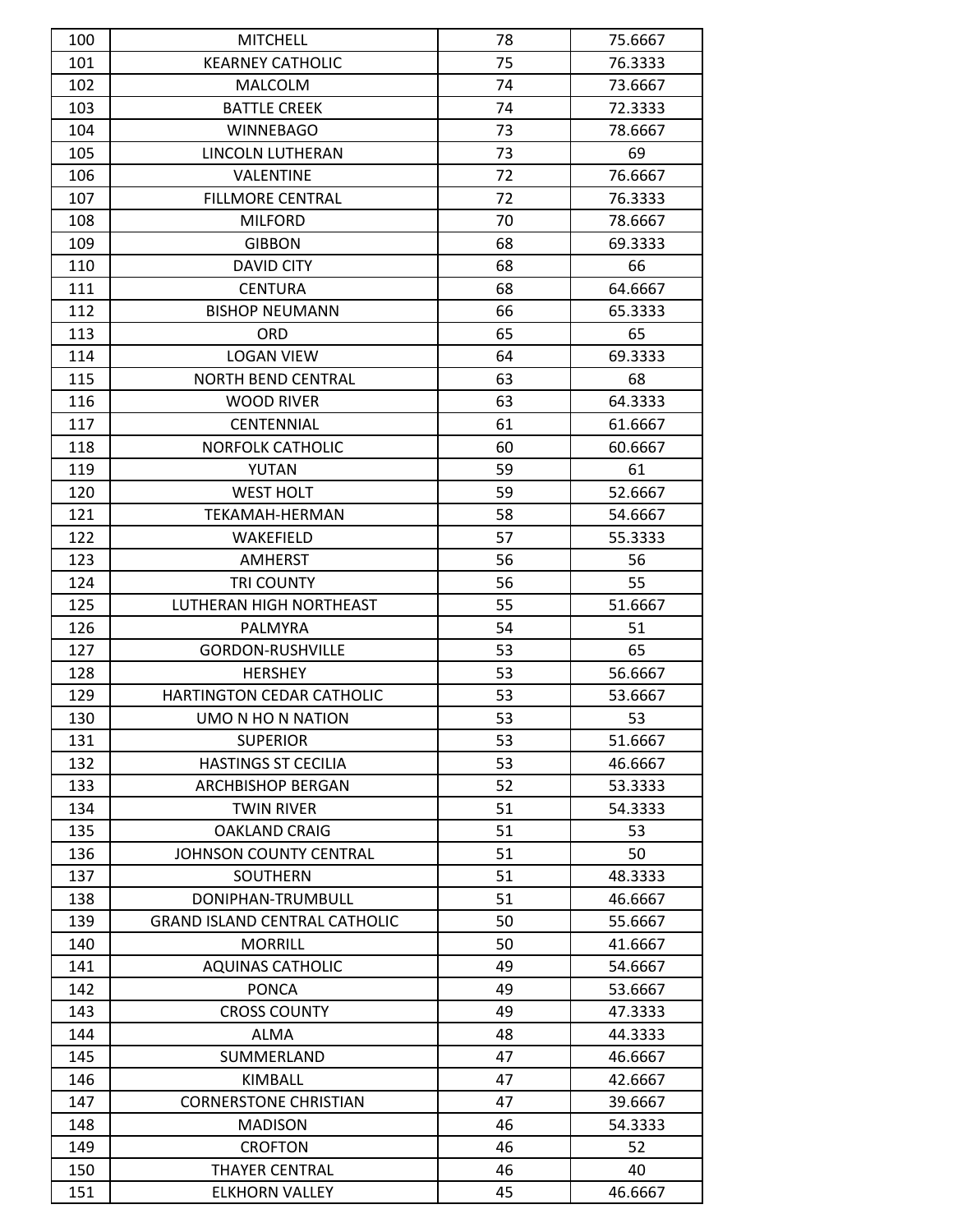| 152 | WISNER-PILGER                           | 45 | 45.3333 |
|-----|-----------------------------------------|----|---------|
| 153 | LAUREL-CONCORD-COLERIDGE                | 45 | 44.3333 |
| 154 | <b>BAYARD</b>                           | 44 | 45.6667 |
| 155 | <b>SUTHERLAND</b>                       | 44 | 43.6667 |
| 156 | <b>GUARDIAN ANGELS CENTRAL CATHOLIC</b> | 44 | 42      |
| 157 | <b>SUTTON</b>                           | 43 | 50      |
| 158 | <b>HEARTLAND COMMUNITY</b>              | 43 | 44.6667 |
| 159 | <b>HOMER</b>                            | 43 | 39      |
| 160 | <b>STANTON</b>                          | 43 | 37.6667 |
| 161 | <b>PENDER</b>                           | 43 | 33.6667 |
| 162 | ELMWOOD-MURDOCK                         | 42 | 42      |
| 163 | <b>MAXWELL</b>                          | 42 | 41.3333 |
| 164 | <b>PLAINVIEW</b>                        | 42 | 40.6667 |
| 165 | NEBRASKA CHRISTIAN                      | 41 | 45.6667 |
| 166 | <b>FREEMAN</b>                          | 41 | 43.6667 |
| 167 | <b>RAVENNA</b>                          | 41 | 43.6667 |
| 168 | <b>BANCROFT-ROSALIE</b>                 | 41 | 34      |
| 169 | <b>HARTINGTON NEWCASTLE</b>             | 40 | 40.3333 |
| 170 | <b>PERKINS COUNTY</b>                   | 40 | 39      |
| 171 | MCCOOL JUNCTION                         | 40 | 38.3333 |
| 172 | <b>WEEPING WATER</b>                    | 40 | 36      |
| 173 | <b>BRIDGEPORT</b>                       | 39 | 48.3333 |
| 174 | <b>SANDY CREEK</b>                      | 39 | 43.6667 |
| 175 | <b>HEMINGFORD</b>                       | 39 | 39.3333 |
| 176 | NELIGH-OAKDALE                          | 38 | 39.3333 |
| 177 | PLEASANTON                              | 38 | 32.3333 |
| 178 | LYONS-DECATUR NORTHEAST                 | 38 | 32      |
| 179 | <b>CAMBRIDGE</b>                        | 37 | 39.6667 |
| 180 | <b>CEDAR BLUFFS</b>                     | 37 | 37.3333 |
| 181 | <b>MEAD</b>                             | 37 | 34.3333 |
| 182 | SHELBY - RISING CITY                    | 36 | 38      |
| 183 | SOUTHERN VALLEY                         | 36 | 37.6667 |
| 184 | OMAHA BROWNELL TALBOT                   | 36 | 37.3333 |
| 185 | <b>ARAPAHOE</b>                         | 36 | 37.3333 |
| 186 | <b>NORTH PLATTE ST PATRICK'S</b>        | 36 | 36.6667 |
| 187 | <b>JOHNSON-BROCK</b>                    | 36 | 34.6667 |
| 188 | <b>BLUE HILL</b>                        | 36 | 31.3333 |
| 189 | <b>AINSWORTH</b>                        | 35 | 40.6667 |
| 190 | <b>HITCHCOCK COUNTY</b>                 | 35 | 39      |
| 191 | HOWELLS-DODGE                           | 35 | 38      |
| 192 | <b>KENESAW</b>                          | 35 | 33.3333 |
| 193 | <b>LOUP CITY</b>                        | 34 | 36.3333 |
| 194 | <b>AXTELL</b>                           | 34 | 30.3333 |
| 195 | <b>BURWELL</b>                          | 33 | 36      |
| 196 | <b>CENTRAL VALLEY</b>                   | 33 | 34      |
| 197 | <b>BOYD COUNTY</b>                      | 33 | 32      |
| 198 | <b>BLOOMFIELD</b>                       | 33 | 31      |
| 199 | <b>OVERTON</b>                          | 33 | 30      |
| 200 | HUMBOLDT-TABLE ROCK-STEINAUER           | 32 | 38.3333 |
| 201 | <b>BERTRAND</b>                         | 32 | 35      |
| 202 | NEBRASKA CITY LOURDES                   | 32 | 34.6667 |
| 203 | LAWRENCE/NELSON                         | 32 | 30.6667 |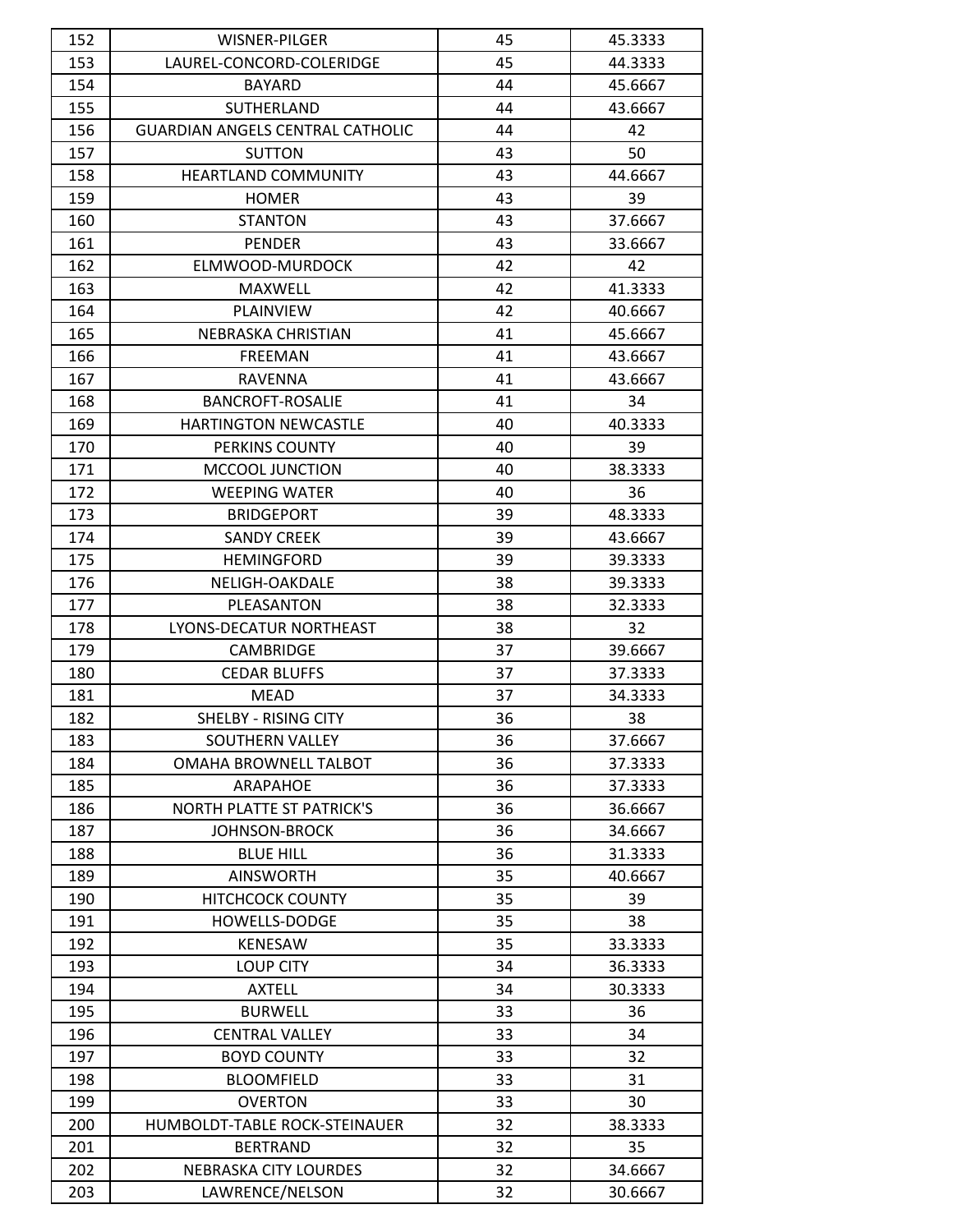| 204 | <b>DUNDY COUNTY STRATTON</b>   | 31 | 36.6667 |
|-----|--------------------------------|----|---------|
| 205 | <b>ELM CREEK</b>               | 31 | 33.3333 |
| 206 | <b>PAWNEE CITY</b>             | 31 | 32.6667 |
| 207 | <b>LOOMIS</b>                  | 31 | 29.3333 |
| 208 | <b>HIGH PLAINS</b>             | 31 | 29      |
| 209 | WILCOX-HILDRETH                | 31 | 26.6667 |
| 210 | <b>LEYTON</b>                  | 30 | 31.6667 |
| 211 | <b>QUEST FORWARD ACADEMY</b>   | 30 | 31      |
| 212 | <b>SOUTHWEST</b>               | 30 | 29.6667 |
| 213 | <b>SILVER LAKE</b>             | 30 | 29.3333 |
| 214 | SUMNER-EDDYVILLE-MILLER        | 30 | 27      |
| 215 | <b>EAST BUTLER</b>             | 29 | 33.3333 |
| 216 | <b>GARDEN COUNTY</b>           | 29 | 31      |
| 217 | <b>FRANKLIN</b>                | 29 | 29.3333 |
| 218 | <b>PALMER</b>                  | 29 | 29.3333 |
| 219 | <b>FULLERTON</b>               | 29 | 29      |
| 220 | <b>RIVERSIDE</b>               | 29 | 28.6667 |
| 221 | <b>STAPLETON</b>               | 29 | 28.6667 |
| 222 | <b>SOUTH PLATTE</b>            | 29 | 22.3333 |
| 223 | WALTHILL                       | 28 | 30      |
| 224 | RANDOLPH                       | 28 | 27.6667 |
| 225 | <b>FALLS CITY SACRED HEART</b> | 28 | 26.3333 |
| 226 | <b>OSCEOLA</b>                 | 28 | 26      |
| 227 | DILLER-ODELL                   | 28 | 25.6667 |
| 228 | <b>DESHLER</b>                 | 28 | 25.3333 |
| 229 | <b>STUART</b>                  | 28 | 23.3333 |
| 230 | SANTEE                         | 28 | 22.6667 |
| 231 | <b>ST EDWARD</b>               | 28 | 22.6667 |
| 232 | <b>SHELTON</b>                 | 27 | 29      |
| 233 | <b>CLARKSON</b>                | 27 | 28.3333 |
| 234 | <b>HARVARD</b>                 | 27 | 27.3333 |
| 235 | WAUNETA-PALISADE               | 27 | 26.6667 |
| 236 | <b>WAUSA</b>                   | 27 | 26      |
| 237 | <b>GILTNER</b>                 | 27 | 24.6667 |
| 238 | OMAHA CHRISTIAN ACADEMY        | 27 | 24.3333 |
| 239 | <b>CODY-KILGORE</b>            | 27 | 19      |
| 240 | <b>OSMOND</b>                  | 26 | 31.3333 |
| 241 | <b>ALLEN</b>                   | 26 | 25.6667 |
| 242 | <b>HAY SPRINGS</b>             | 26 | 25      |
| 243 | ANSELMO-MERNA                  | 25 | 33.6667 |
| 244 | <b>ROCK COUNTY</b>             | 25 | 28.6667 |
| 245 | <b>MEDICINE VALLEY</b>         | 25 | 26      |
| 246 | <b>STERLING</b>                | 25 | 25.6667 |
| 247 | <b>WINSIDE</b>                 | 25 | 24      |
| 248 | <b>ELWOOD</b>                  | 25 | 23      |
| 249 | <b>PAXTON</b>                  | 25 | 22.6667 |
| 250 | <b>ELGIN</b>                   | 25 | 20.6667 |
| 251 | <b>HUMPHREY</b>                | 24 | 28      |
| 252 | <b>PARKVIEW CHRISTIAN</b>      | 24 | 23      |
| 253 | ANSLEY                         | 23 | 23      |
| 254 | NEBRASKA EV LUTHERAN           | 23 | 22      |
| 255 | SARGENT                        | 23 | 21      |
|     |                                |    |         |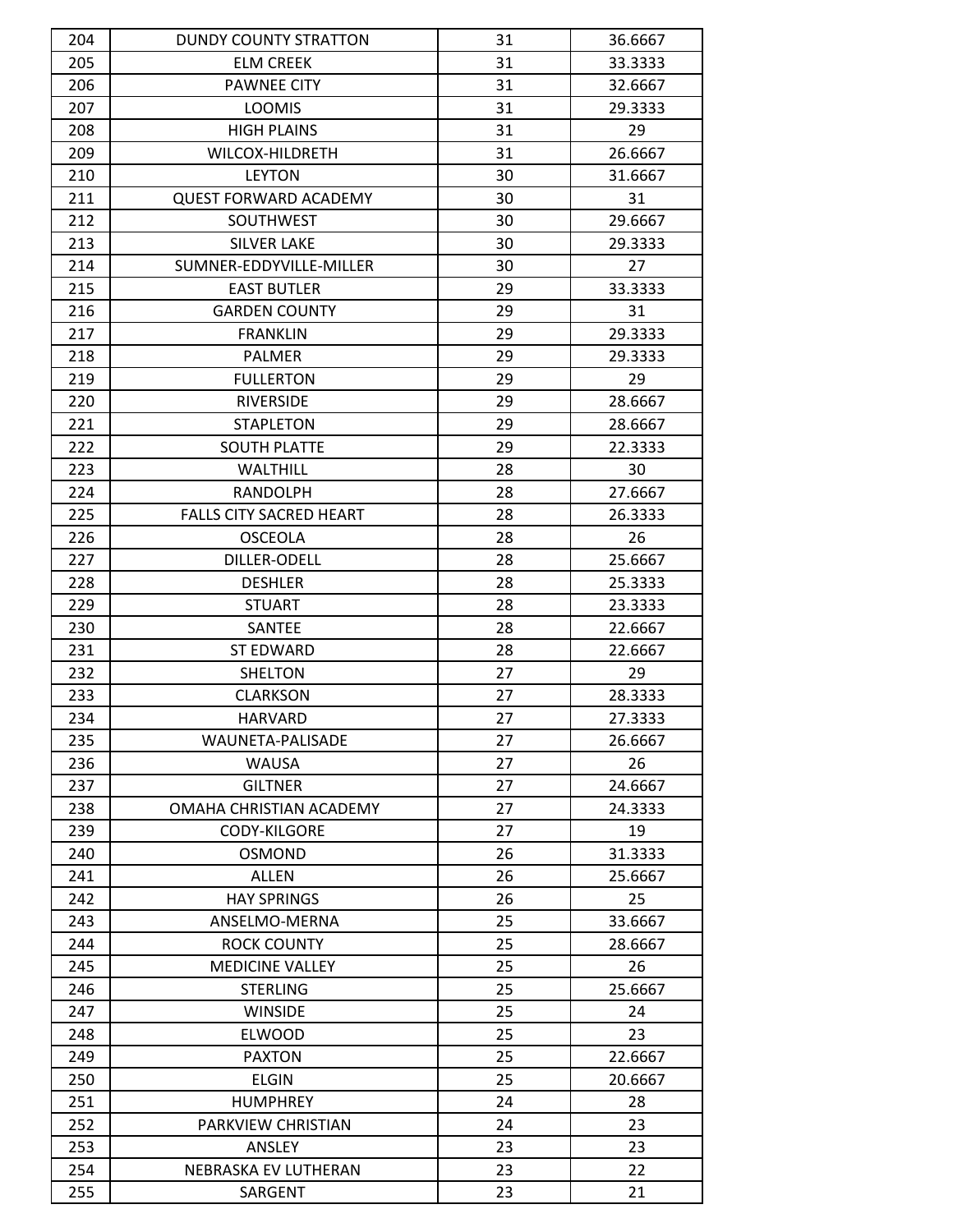| 256 | <b>CREIGHTON</b>            | 22 | 29.3333     |
|-----|-----------------------------|----|-------------|
| 257 | <b>LEIGH</b>                | 22 | 24          |
| 258 | <b>HYANNIS</b>              | 22 | 23.6667     |
| 259 | <b>FRIEND</b>               | 22 | 23          |
| 260 | <b>BRADY</b>                | 22 | 21.6667     |
| 261 | <b>HAMPTON</b>              | 21 | 20.6667     |
| 262 | <b>HUMPHREY ST FRANCIS</b>  | 21 | 19.3333     |
| 263 | BRUNING-DAVENPORT           | 21 | 18.6667     |
| 264 | <b>MULLEN</b>               | 20 | 21.6667     |
| 265 | <b>DORCHESTER</b>           | 20 | 20.3333     |
| 266 | <b>WYNOT</b>                | 20 | 20.3333     |
| 267 | <b>MAYWOOD</b>              | 20 | 19.3333     |
| 268 | <b>COLLEGE VIEW ACADEMY</b> | 20 | 18.6667     |
| 269 | <b>MERIDIAN</b>             | 20 | 18.3333     |
| 270 | CALLAWAY                    | 20 | 18          |
| 271 | <b>THEDFORD</b>             | 20 | 17.3333     |
| 272 | EMERSON-HUBBARD             | 19 | 25.3333     |
| 273 | POTTER-DIX                  | 19 | 21.6667     |
| 274 | <b>WALLACE</b>              | 19 | 21          |
| 275 | <b>MINATARE</b>             | 19 | 21          |
| 276 | <b>NEWMAN GROVE</b>         | 19 | 15.6667     |
| 277 | <b>EXETER-MILLIGAN</b>      | 18 | 18.6667     |
| 278 | <b>HEARTLAND LUTHERAN</b>   | 18 | 18.3333     |
| 279 | EUSTIS-FARNAM               | 18 | 15.3333     |
| 280 | CRAWFORD                    | 18 | 15          |
| 281 | <b>CREEK VALLEY</b>         | 17 | 19.3333     |
| 282 | <b>NIOBRARA</b>             | 17 | 18          |
| 283 | <b>ELBA</b>                 | 17 | 18          |
| 284 | ARNOLD                      | 16 | 15.6667     |
| 285 | <b>VERDIGRE</b>             | 16 | 14          |
| 286 | <b>BANNER COUNTY</b>        | 16 | 12.6667     |
| 287 | KEYA PAHA                   | 15 | 15.3333     |
| 288 | ST MARY'S                   | 14 | 20          |
| 289 | <b>RED CLOUD</b>            | 14 | 19.3333     |
| 290 | <b>CHAMBERS</b>             | 14 | 15.6667     |
| 291 | MC PHERSON COUNTY           | 14 | 9           |
| 292 | <b>ARTHUR COUNTY</b>        | 13 | 14          |
| 293 | <b>SHICKLEY</b>             | 13 | 13          |
| 294 | <b>LEWISTON</b>             | 12 | 15.3333     |
| 295 | SCRIBNER-SNYDER             | 11 | 12.3333     |
| 296 | SIOUX COUNTY                | 11 | 12.3333     |
| 297 | <b>HAYES CENTER</b>         | 11 | 9.6667      |
| 298 | POPE JOHN XXIII             | 11 | 8.3333      |
| 299 | <b>ARCADIA</b>              | 9  | 12.6667     |
| 300 | OMAHA STREET SCHOOL         | 9  | 11.3333     |
| 301 | LINDSAY HOLY FAMILY         | 9  | 10          |
| 302 | LITCHFIELD                  | 9  | 9.6667      |
| 303 | <b>LOUP COUNTY</b>          | 9  | 7.6667      |
| 304 | SPALDING ACADEMY            | 8  | 10.3333     |
| 305 | SANDHILLS                   | 8  | 9.6667      |
| 306 | <b>WHEELER CENTRAL</b>      | 8  | 9           |
| 307 | <b>OMAHA MARIAN</b>         | 0  | $\mathbf 0$ |